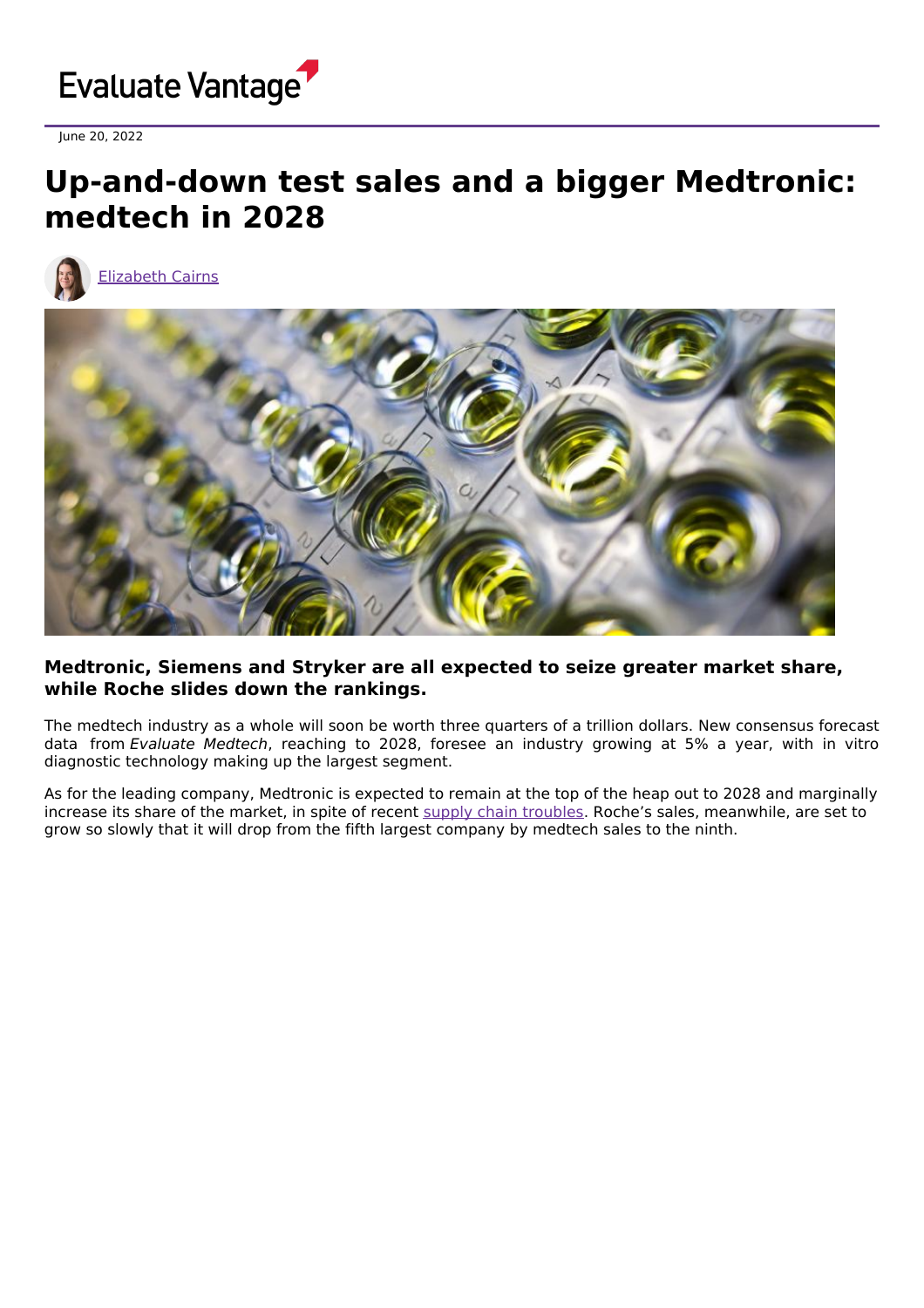## The top 10 biggest areas in medtech

2019-2028



As the graph above shows, diagnostics makers enjoyed extraordinary success across 2020 and 2021 – and no prizes for guessing why. As the pandemic has eased, however, the sellside believes that sales of Covid assays will fall, and this is by far the biggest factor behind the forecast decline in test sales to 2023.

After that sales start to rise again, breaching the \$100bn mark in 2025 and hitting \$115bn in 2028.

Several areas experienced the opposite pattern over the pandemic, with makers of surgical, orthopaedic, ophthalmic and dental technologies suffering particularly badly in 2020. These segments are forecast to pick up from this year, however, and grow steadily thereafter.

### **Jockeying for position**

As for the biggest companies six years hence, Medtronic retains its top spot when judged by sales of medical devices. Last year Abbott, fuelled by sales of its Covid diagnostics, overtook Johnson & Johnson to snag the number two post; the top four companies will stay locked in these positions until 2028, according to consensus.

Naturally these forecasts cannot take account of any major takeovers or other business development moves that might occur in the future. Medtronic's management, for example, has hinted that the company might divest some of its slower-growing units, and while the M&A scene is pretty [moribund](https://www.evaluate.com/vantage/articles/news/deals-snippets/boston-makes-korea-change) at the moment companies will start buying again. This data should give a reasonably good idea of expectations for organic growth, however.

On this measure Stryker is a riser, moving up two places from its current place in the rankings, reaching the top five in 2028. As with many orthopaedic groups its sales slumped in 2020, but it has staged a remarkable recovery and is seen growing at a respectable 7% annually to 2028.